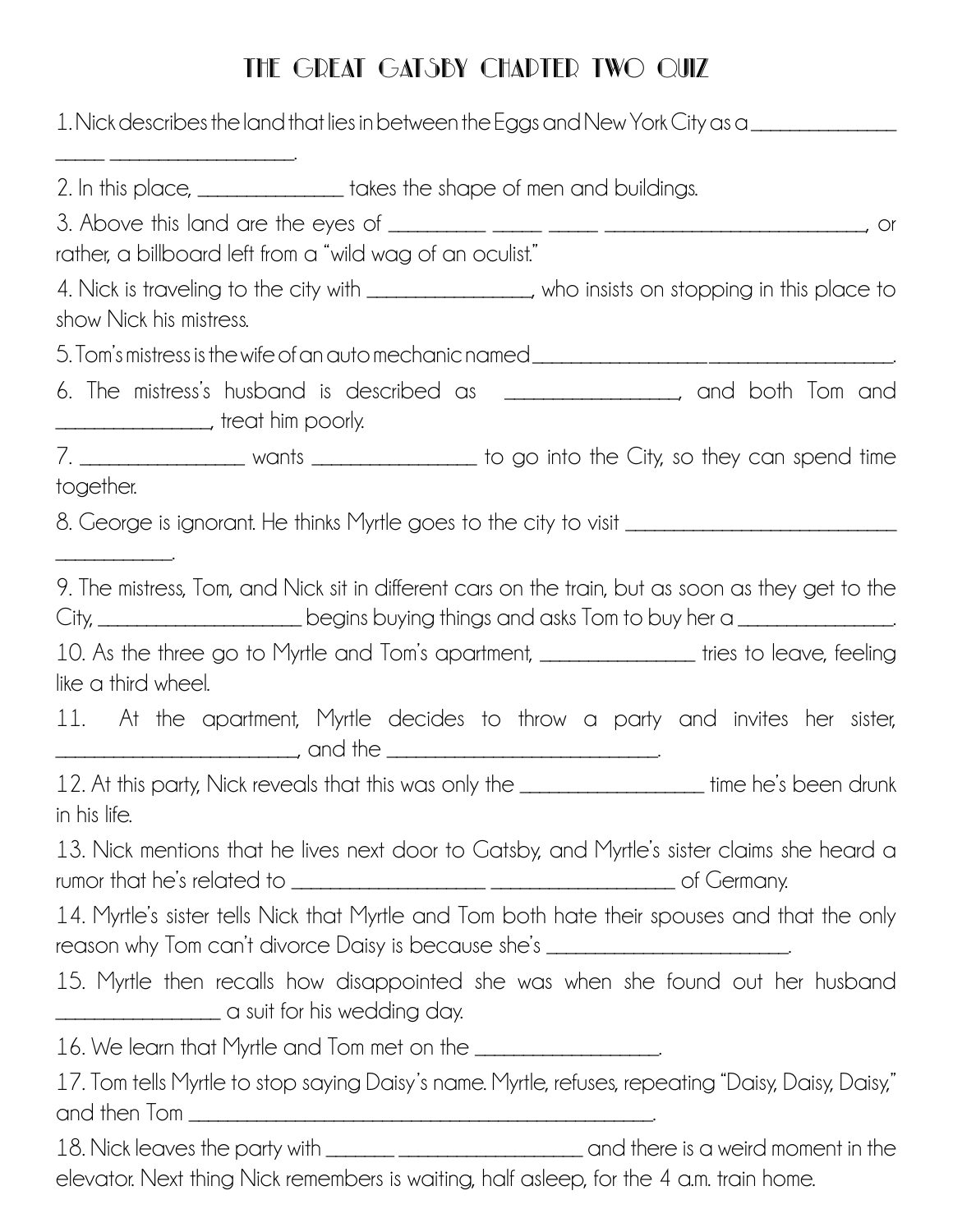## THE GREAT GATSBY CHADTER THREE QUIZ

| 1. Nick describes the elaborate parties Gatsby throws most nights throughout the summer,<br>claiming that men and women came and went like _______________. Most guests never met<br>Catsby, and were not invited - they just showed up.                   |
|------------------------------------------------------------------------------------------------------------------------------------------------------------------------------------------------------------------------------------------------------------|
| 2. People at Gatsby's parties conducted themselves with behavior often found at                                                                                                                                                                            |
| 3. A chauffer delivered Nick an ________________ to Catsby's party.                                                                                                                                                                                        |
| 4. Lots of rumors about Gatsby circulate during the party, including one that he __________________<br>$\alpha$ man once and that he was $\alpha$ ______________________ in the war.                                                                       |
| 5. At the party, Nick runs into ___________________                                                                                                                                                                                                        |
| 6. The two wander into the library where they and meet <b>constantly and the two wander</b> into<br>who is in awe that all the books are real. The man in the library has been in there for a week,<br>trying to get $\frac{1}{2}$                         |
| 7. Outside, Nick meets an unknown man and they talk about having been in the ___________                                                                                                                                                                   |
| later sends his butler to get ____________________ for a private talk.                                                                                                                                                                                     |
| 9. __________________ comes back from the conversation with Gatsby and she taunts Nick<br>about the exciting information she just learned. She then tells Nick to come and visit her.                                                                      |
| 10. Gatsby says goodnight to Nick, calling him an _______________________________. The<br>two have plans to go up in Gatsby's hydroplane tomorrow.                                                                                                         |
| 11. Nick sees that a car leaving the driveway has hit a wall and lost a wheel. At first, it appears                                                                                                                                                        |
| together.                                                                                                                                                                                                                                                  |
| 13. When Jordan lies about leaving the top down in a borrowed convertible, Nick is<br>reminded about the "story" he was trying to remember about Jordan: she _________________ in<br>a professional golf tournament once.                                  |
| 14. Nick dismisses this by saying, " <sub>_____________________</sub> in a woman is something you never<br>blame deeply."                                                                                                                                  |
| 15. Jordan and Nick have a conversation about driving, and Nick tells her to be careful,<br>but Jordan says it's fine, as long as other people are careful drivers. She says, "I hate<br>_________________________________ people. That's why I like you." |
| 16. Nick realizes he needs to break things off with a girl back home in the Midwest and shares<br>that his cardinal virtue is that he is one of the most _________________________ people he's                                                             |

ever met.